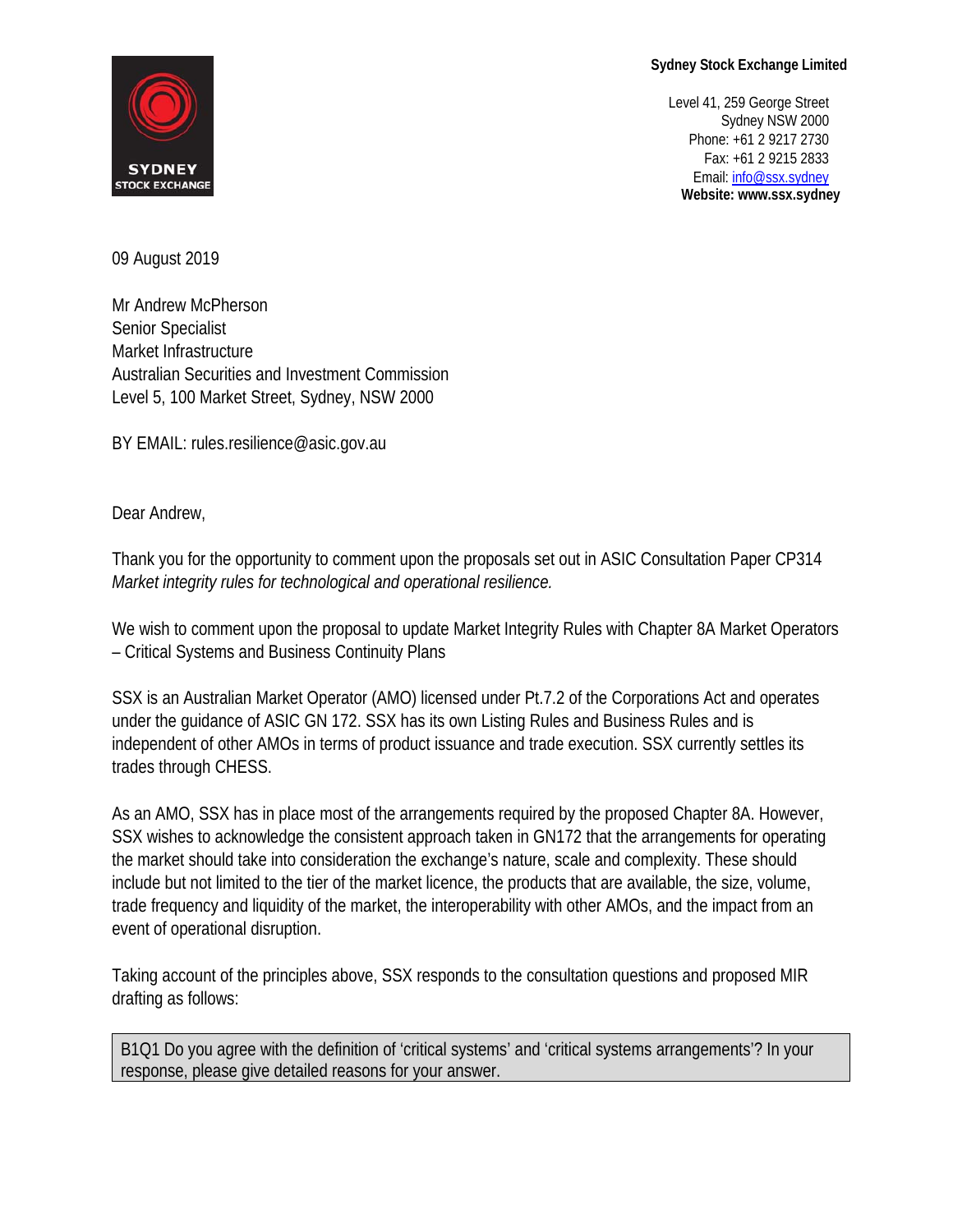

Yes.

However, we notice that the Note under Critical System has illustrated "dissemination of market data", not "capture of market data". Market operators generate, derive and receive data and metadata from multiple sources. These include orders, trades, participant information, company announcements, etc. Some of this information is price sensitive, and the process of capturing these data should also be considered as Critical System. Hence, we suggest inserting "capture of market data" in the Note as an illustration.

B1Q2 Do you agree that market participants and market operators should have rules that require them to have in place adequate arrangements for critical systems?

We think that market operators should "have rules that require them to have in place adequate arrangements for critical systems **given considerations of the nature, scale and complexity of the Operator and its operations and services."** 

We propose:

Insert "which are appropriate to the nature, scale and complexity of the Operator's Critical Systems, Market Operations and Market Services" after "adequate arrangements (Critical System Arrangements)" in 8A.3.1 (1). We refer to RG 172.69 and RG 172.70 and propose to insert the wording to provide an explicit context when considering arrangement adequacy.

B1Q3 Do you agree with the types of arrangements that market participants and market operators should have to ensure the continued reliability of their critical systems?

Yes, subject to matter raised elsewhere in this paper.

B1Q4 Do you see any challenges for institutions in complying both with the proposed rules and other obligations they may be subject to including, for example, under Basel II or the Financial Stability Standards? In your response, please give detailed reasons for your answer.

No Comments

B1Q5 How will these proposed rules affect your business? If you are a market operator or market participant, please provide an estimate of the time and costs to implement these arrangements. In providing this estimate, please compare this with your expenditure on your current critical systems arrangements.

As a Tier 1 market operator, we already have most of the proposed controls in place and we consider them to be adequate and sufficient to the nature, scale and complexity of our market, services and operations. The proposed rules would impose more requirements. However, we do not foresee a significate cost impact at the moment provided the proposed changes are considered and incorporated in the final draft. We refer to CP314.39 where six-month transitional period is allowed from the date the proposed rules are made. We submit that we estimate that this is sufficient given the nature scale and complexity of our implementation.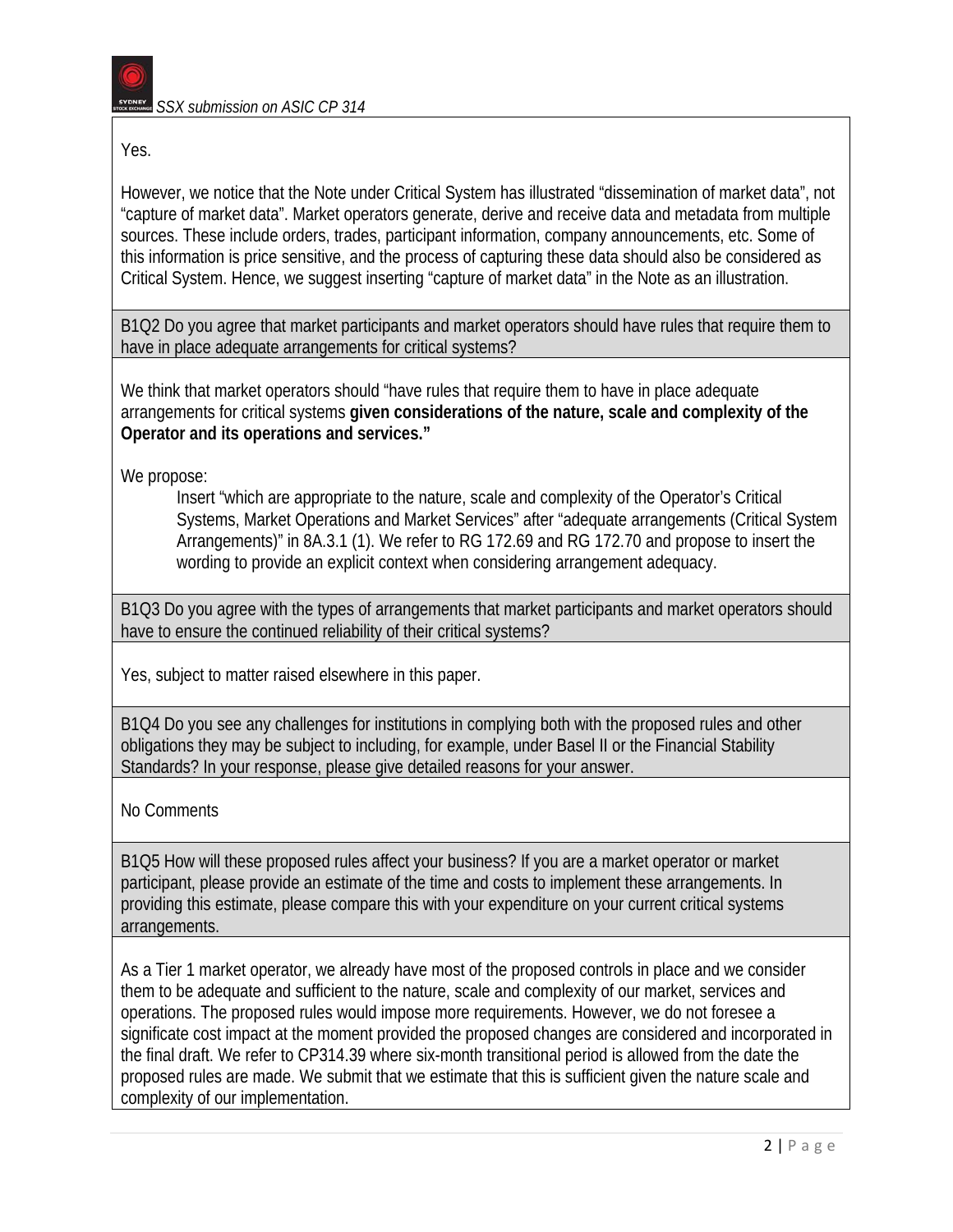

B2Q1 Do you agree that market participants and market operators should have rules that require them to have in place adequate arrangements for change management of critical systems?

Yes

B2Q2 Do you agree with our proposed rule? If you disagree, please give detailed reasons why

Yes.

B2Q3 How will this proposed rule affect your business? If you are a market participant or market operator, please provide an estimate of the time and costs to implement these arrangements. In providing this estimate, please compare this with your current expenditure on arrangements for change management of critical systems.

Same as B1Q5.

B3Q1 Do you agree with our proposed rule that requires market operators and market participants to have outsourcing arrangements? If not, please give detailed reasons why you disagree.

Refer to further details below.

B3Q2 Do you agree with the definition of 'outsourcing arrangement'? In your response, please give detailed reasons for your answer

Yes, on the basis that it includes reference to critical systems and is limited to critical systems only.

B3Q3 Do you consider that the definition of 'outsourcing arrangement' covers the provision of services provided by all third-party service providers and not just those that may have been performed by the entity itself? If not, what if any risks do you see in relation to the provision of services by these entities?

Yes

B3Q4 Do you agree with the specific outsourcing arrangements proposed?

AMOs may already have existing outsourcing arrangements and may not be able to review/replace them immediately upon implementation of the proposed MIRs. The proposed MIRs and/or any amended Regulatory Guide should allow AMOs to grandfather existing contracts.

We note that under proposed MIR 8A.3.3(2) an Operator must comply with subrule(1) in a manner that is appropriate to the nature, complexity and risks of the Outsourcing Arrangements and to the materiality of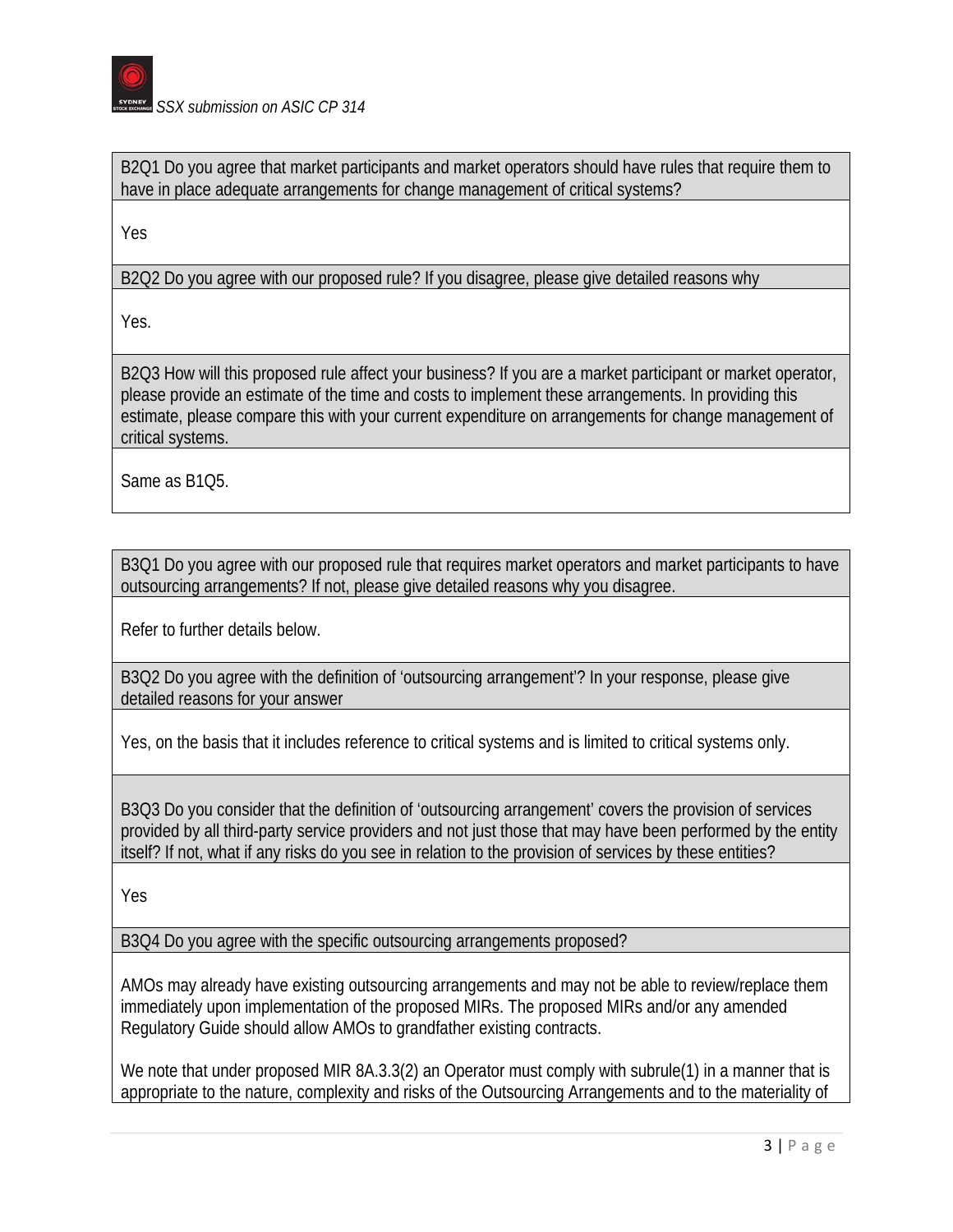the Outsourcing Arrangement to the Operator's Market Operations and Market Services. We submit that, whilst we agree with these principles, regard should also be had to the nature, scale and complexity of the Operator's Critical Systems, Market Operations and Market Services. If the nature, scale and complexity of the Operator's Critical Systems, Market Operations and Market Services are, themselves, not relatively material or significant, then requiring compliance solely by reference to the criteria in 8A.3.3(2)(a) and (b) could become an onerous obligation of little benefit to the market and significant detriment to the Operator. We would, therefore, like to see the existing (a) and (b) renumbered to (b) and (c) respectively, with (a) being "the nature, scale and complexity of the Operator's Critical Systems, Market Operations and Market Services".

(2) The Operator must comply with subrule (1) in a manner that is appropriate to: (a) the nature, scale and complexity of the Operator's Critical Systems, Market Operations and Market Services (ab) the nature, complexity and risks of the Outsourcing Arrangement; and (bc) the materiality of the Outsourcing Arrangement to the Operator's Market Operations and Market Services.

We refer to 8A.3.3(4) where Operators must give written notice to ASIC a reasonable time before the Operator enters into an Outsourcing Arrangement, and the rationale in CP314.80 that ASIC needs to gather information for emerging risks (including concentration risks).

We agree with ASIC that there are risks associated with outsourcing arrangements and AMOs must have a formal written contract in place with service providers. We agree that, as set out in CP314.68, market operators and market participants cannot outsource their responsibility for meeting regulatory obligations to a service provider. However, any Outsourcing Arrangement is a commercial arrangement between the parties. The commercial terms of these arrangements (including service level arranagments) will, in many instances, continue to be negotiated up until the point of execution. If ASIC's intent is to have advance notice of an Operator entering into an Outsourcing Arrangement then, at best, all the Operator could provide is advance notice of intent to enter into such an arrangement. However, we would like to stress that this information is commercially sensitive.

Whilst the outsourcing risk lies with the market operator, we do not think that notifying ASIC of such a commercial arrangement a reasonable time before its execution will help to mitigate risks unless ASIC can provide specific examples of where that would be the case. On the contrary, it may cause unforeseeable delays to the commercial negotiations between the parties, which may cause a subsequent delay in the implementation of the Outsource Arrangement. Further, advance notice is not consistent with the stated intent of gathering market information. Notice provided after entering into such an arrangement would be consistent with the stated intent. The concept of advance notice is more indicative of a potential desire for ASIC to have a role in the determination of the Outsourcing Arrangements, which in our view is undesirable.

We note that there is no guidance as to what form or content the notice required under proposed MIR 8A.3.3(4) should take. Inevitably, the quality of market intelligence gathered by ASIC will depend upon the level of detail provided in the notice. However, a requirement for excessive detail is very likely to be commercially undesirable for negotiating parties. We propose the rule should be expanded to prescribe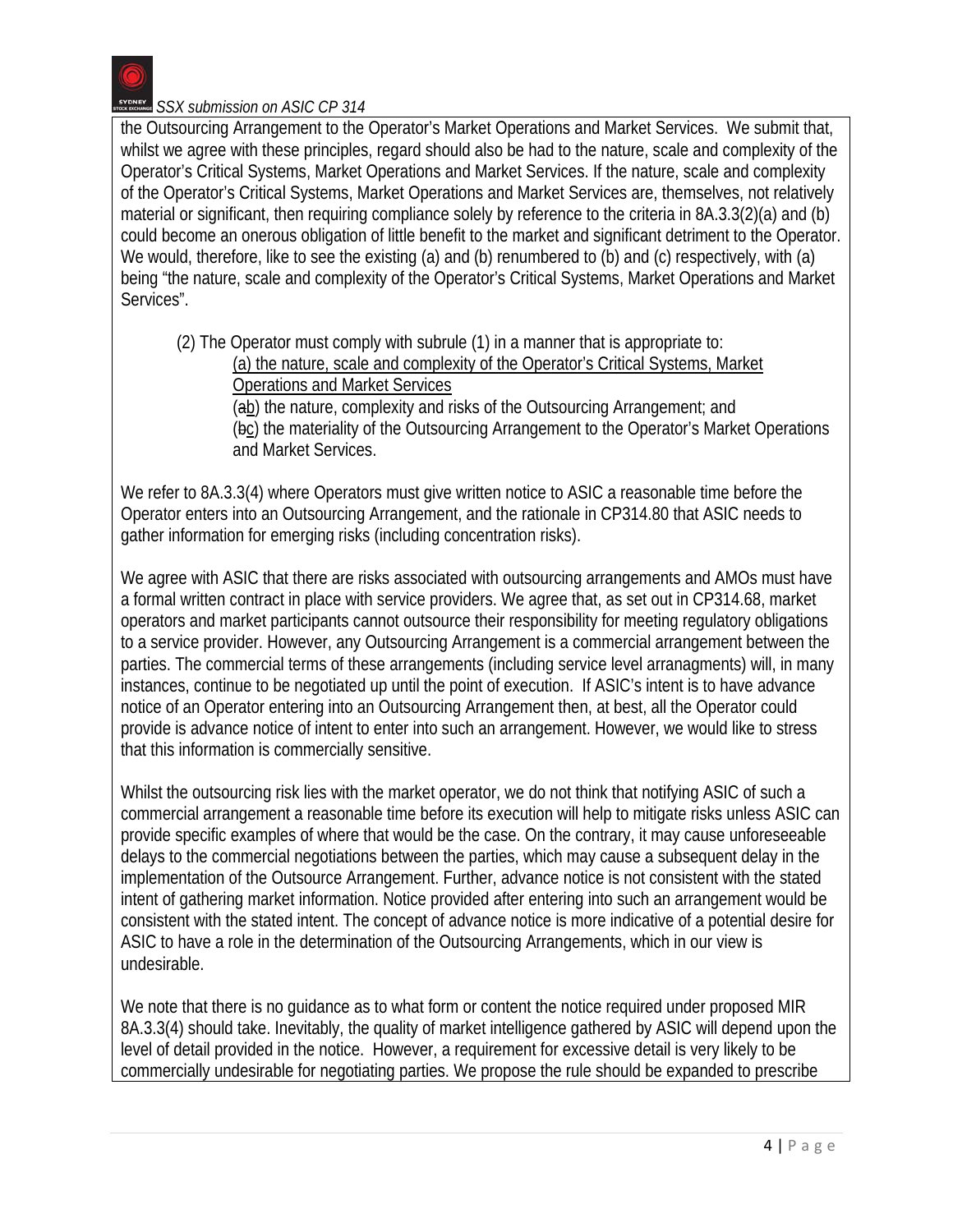

the minimum level of information to be provided to ASIC, as per the suggested amendments to rule 8A.3.3(4), as set out below

We note concentration risk is given as an example to justify proposed MIR 8A.3.3(4). We note proposed MIR 8A.3.3(3) where operators are required to consider the provider's ability and capacity in providing the service, and the operator must take into account the extent to which the service provider is providing the same or similar services to other operators or participants.

Certainly, if a service provider is providing the same or similar services to other operators or participants then this could be interpreted as a positive indicator of the quality of the provider and their service. We also understand that if a provider is providing similar services to multiple operators, resource insufficiency may be an issue in the event of a systemic issue where all operators are impacted and calling upon the same resource. It is a matter for the Operator to mitigate these risks by choosing a different provider upfront; or in case of a system, a different product line with a separate support team; or have a resource adequacy and priority requirement clause in the outsourcing agreement. We do not believe that notifying ASIC will have the effect of mitigating this type of risk, nor do we think that ASIC can or should share Operator-related information regarding a provider with Operators to avoid concentration risk. We submit that ASIC should exercise care in how it utilises the information it gathers as a result of proposed MIR 8A.3.3(4).

Finally, we submit that a materiality test should be applied to proposed MIR 8A.3.3(4).

Hence, we suggest to delete 8A.3.3 (4) or change it to the wording below:

(4) An Operator must give written notice to ASIC a reasonable time before as soon as practicable after the Operator enters into an Outsourcing Arrangement which is material to its Critical Systems. The notice must identify the parties to the Outsourcing Arrangement, the Critical System and the nature and scope of the services provided by the Service Provider under the Outsourcing Arrangement.

Furthermore, we submit draft MIR 8A.3.3(1)(f) and (g) should be combined for practical purposes. Below is our rationale for this proposal:

We note the wordings in proposed MIR 8A.3.3(1)(g) are substantially similar to the wordings in RG 172.144(e), specifically, "… and ensure we have the same access to such books, records and information that we would have if not for the outsourcing arrangement." Our view is it is practical for such wordings to be included in an ASIC Regulatory Guide for the purposes of providing guidance to Operators.

However, if these wordings are enshrined into laws, the scope of this MIR will be so wide, that it would be impractical, and potentially not feasible, for Operators to enforce this effectively on a Service Provider via a contractual arrangement.

For example, an Operator may not be able to satisfy itself that **all** books, records and other information relating to the Critical Systems have been provided to the Operator, other than relying on what has been provided by the Service Provider.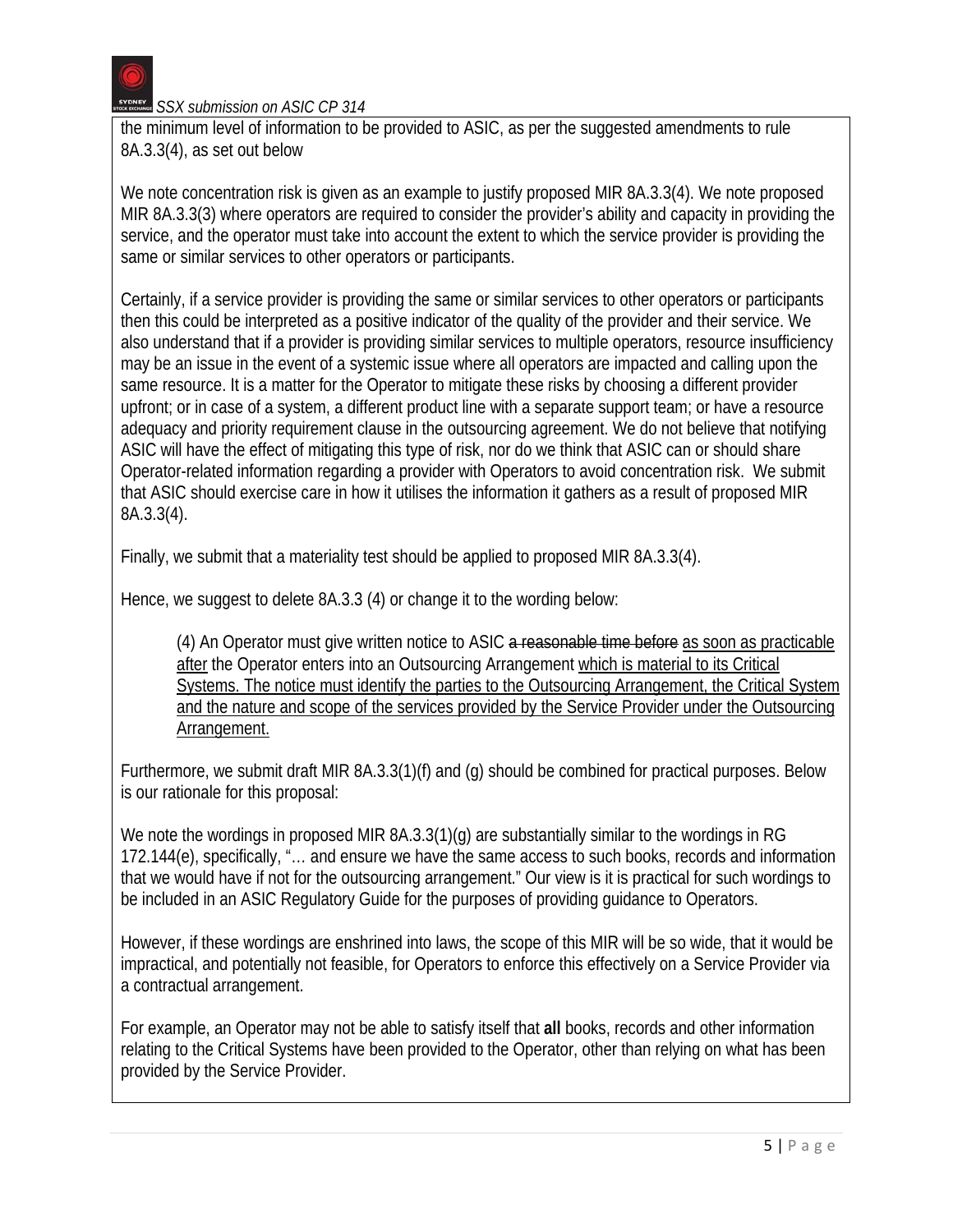

We submit this MIR places a very heavy legal burden on Operators and it can very potentially cause an Operator to not be able to meet this obligation, if the wordings in RG172.144(e) are made into laws.

We submit the combining of draft MIR 8A.3.3(1)(f) and (g) will achieve the intended effect of requiring Operators to provide ASIC with access to books, records and other information relating to the Critical Systems, as Operators have the obligations of requesting this information from their Service Providers for the purposes of enabling Operators to comply with its statutory and licence obligations.

Below is our suggested amendment:

(f) ensure that the Operator and its auditors are able to promptly, upon request, access books, records and other information of the Service Provider relating to the Critical Systems, to enable the Operator to comply with its statutory and licence obligations, including providing ASIC with access to these books, records and other information relating to the Critical Systems; and

B3Q5 Do you consider that the risks associated with outsourcing to the cloud warrant a rule specific to that outsourcing arrangement? In your response, please give reasons for your answer.

No comments.

B3Q6 How will these proposed rules affect your business? If you are a market participant or market operator, please provide an estimate of the time and costs to implement these arrangements. In providing this estimate, please compare this with your expenditure on your current outsourcing arrangements.

Same as B1Q5.

B4Q1 Do you agree with the proposed rules? If not, please give detailed reasons why you disagree.

Yes.

B4Q2 Should the proposed requirement for market operators to notify ASIC of any unauthorised access to or use of their critical systems and market-sensitive, confidential or personal data be extended to market participants? Please provide detailed reasons for your answer.

No comments

B4Q3 How will these proposed rules affect your business? If you are a market participant or market operator, please provide an estimate of the time and costs to implement these arrangements. In providing this estimate, please compare this with your expenditure on your data protection arrangements.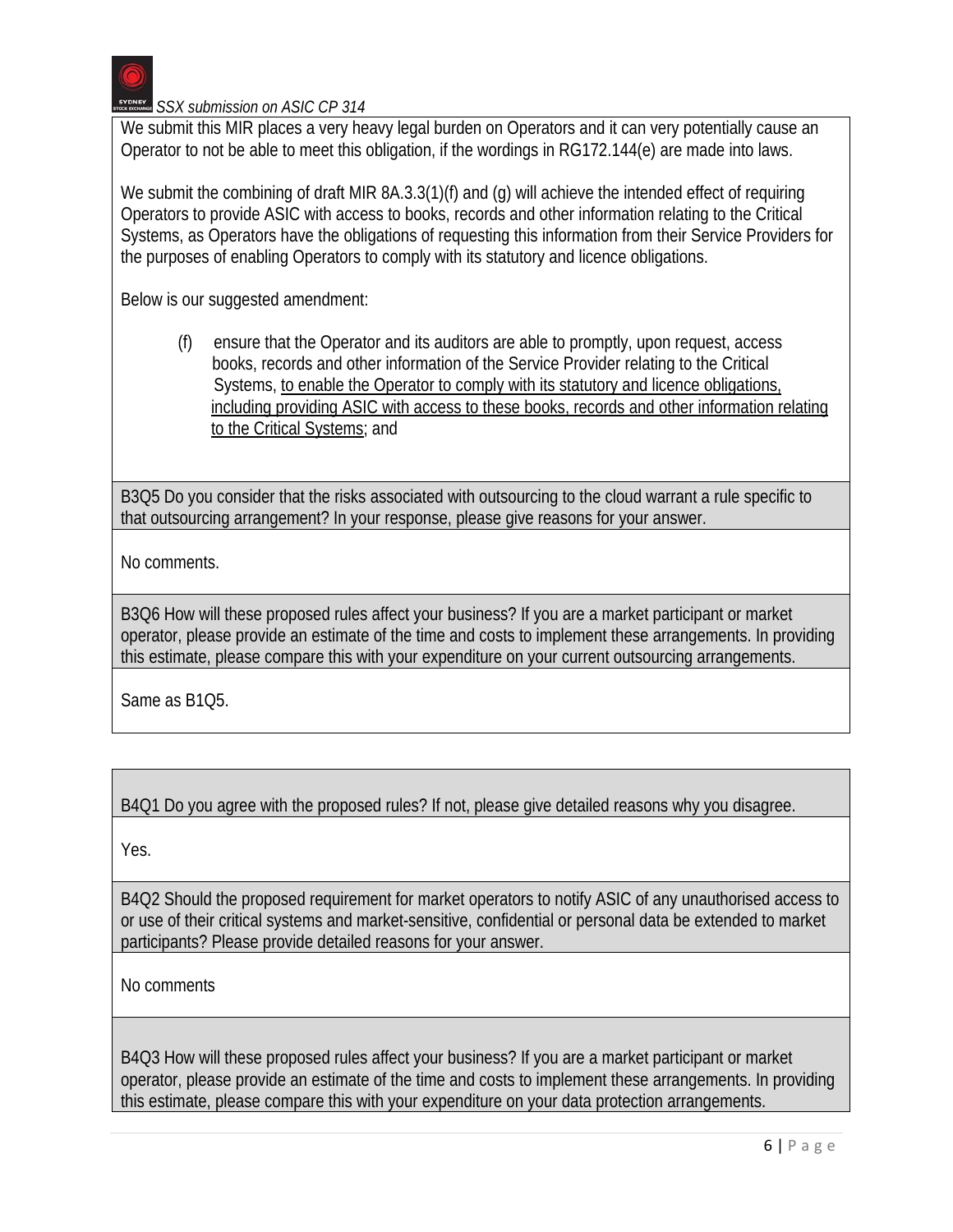

Same as B1Q5.

B5Q1 Do you agree with the definition of 'incident' and 'major event'? In your response, please give detailed reasons for your answer.

Yes.

B5Q2 Do you agree with our proposed rule that requires market operators and participants to have plans for dealing with an incident or major event? If not, please give detailed reasons why you disagree.

Yes

B5Q3 Do you agree with the frequency of reviewing and testing incident management and business continuity plans?

We refer to proposed MIR 8A.4.1(8)(a)(ii)(B) which requires market operators to conduct BCP testing every three months. We believe that the frequency of BCP testing should be related to "the nature, scale and complexity of the Operator's Critical Systems, Market Operations and Market Services". We submit that a minimum requirement of annual BCP testing is appropriate in the MIRs.

More frequent BCP testing may be required if the operator is a large organisation and has multiple stakeholders involved in business continuity practice. In such cases a successful BCP relies on detailed procedures and accurate execution to operate efficiently. The case where two exchanges are dependent on each other is a good example of where robust BCP arrangements are required. This may, for example be the case with ASX and Chi-X at present, or a bond cash market operator and a bond derivatives market operator. Similarly, where an exchange represents a significant share of market volume it is appropriate to have more frequent and robust BCP testing. Frequent BCP can help to finetune the process and ensure the preparedness of the staff.

However, in a smaller organisation, with small volume and a less than significant share of market volume there is a lesser need to have frequent BCP testing. Similarly, there is a lesser need where there is no interdependency between a market operator and any other market operator. Internally, team members work in a much closer environment and know each other in person. Miscommunication is less of a risk in comparison to that of a big organisation and cooperation between team members is more effective. Frequent BCP testing may not add much value, but requires a substantial amount of resources.

We feel proposed MIR 8A.4.1(8)(a)(ii)(B) should be amended to the following effect (noting that different values may be desired by ASIC):

(B) in the case of the Business Continuity Plans, where an Operator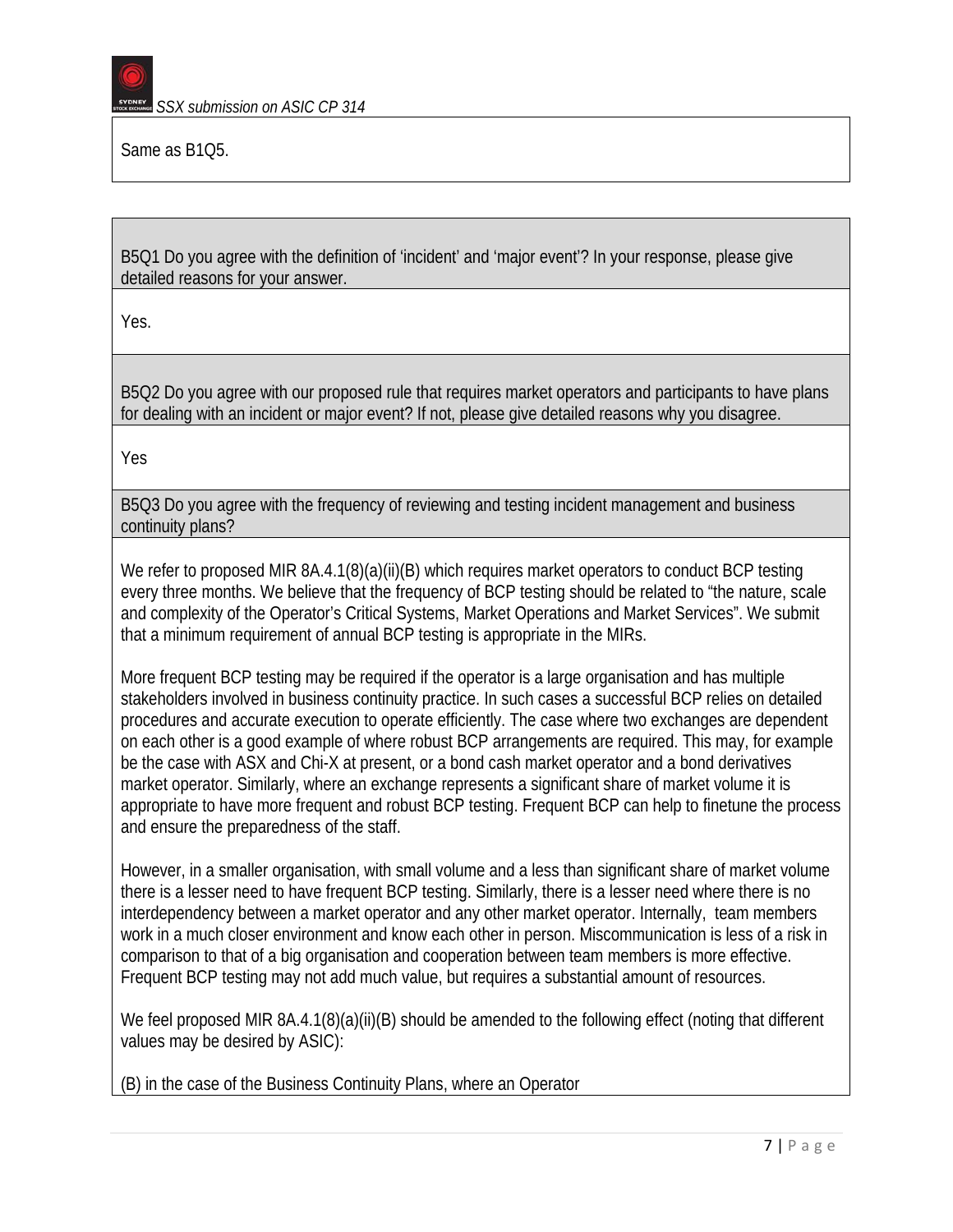(i) accounts for more that 25% of the aggregate market share in the classes of products for which it provides markets; or

(ii) operates markets upon which other Operators are reliant for the maintenance of a fair, orderly and transparent market;

at least once every 3 months, otherwise at least once every 12 months for an Operator not captured by (i) or (ii) above, having regard to the nature, scale and complexity of the Operator's Critical Systems, Market Operations and Market Services.

B5Q4 Do you agree with the specific arrangements required in an incident management plan or business continuity plan?

We refer to Notification of Incident requirement in proposed MIR 8A.4.1

In particular, we refer to proposed MIR 8A.4.1(6) where the clause requires the market operator to notify ASIC immediately upon becoming aware of the incident or major event.

We believe that notification to ASIC will not, and should not be, the first priority of an Operator. We submit that the priority of notification to ASIC ahead of the market is inappropriate and the drafting of the proposed MIR sends a subtle and inappropriate prioritisation.

Given that incident management usually encompasses a number of diagnostic phases, including an impact and potential response analysis, we submit that a reasonableness test should also be included to allow the Operator to communicate on a well informed basis.

We appreciate that proposed MIR 8A.4.1.6(a) applies to all Operators and proposed MIR 8A.4.1.6(b) only applies to those Operators that may be impacted by an Incident or Major Event.

We propose changes as below:

- (6) Without limiting paragraph (4)(g), an Operator must:
	- (ba) notify other Operators, operators of Clearing Facilities and Participants that may be impacted by an Incident that may interfere with the fair, orderly or transparent operation of any Market referred to in subparagraph (ab)(i) or by a Major Event, as soon as practicable immediately after becoming aware of the Incident or Major Event; and
	- (ab) notify ASIC immediately as soon as reasonably practicable after becoming aware of: (i) an Incident that may interfere with the fair, orderly or transparent operation of any Market; or (ii) a Major Event.

In the event of an emergency, our first priority is to ensure the market continues to operate in a fair, orderly and transparent manner.

A typical Incident handling process would be first to identify the impacted area, assess the situation, decide and implement the mitigation and communicate to the impacted stakeholders. These steps usually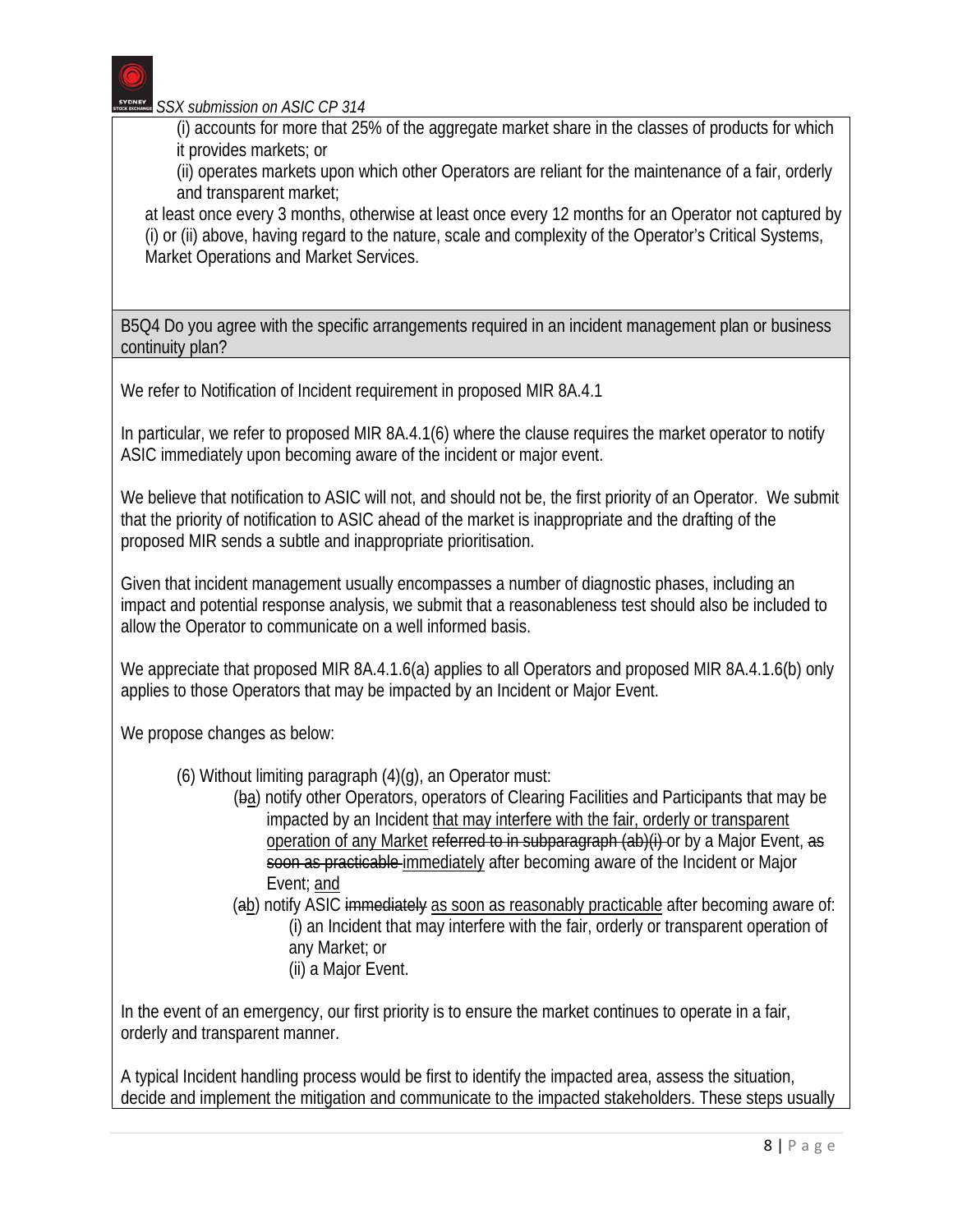

take place concurrently in a highly stressed environment, and drain a lot of resources. Notifying ASIC as the first priority in the event of an emergency may not help to mitigate or remedy the situation in a timely manner.

Therefore, we propose to change the sequence of clause (6)(a) and (6)(b) to reflect the natural sequence of events taking place. We also propose to change the timing to notify ASIC from "immediately" to "as soon as reasonably practicable".

Where operators are required to provide an Incident Report to ASIC within seven days of the notification of the incident or major event. We propose the change to MIR 8A.4.1(7) as below:

(7) If a notification is made under subrule (6), the Operator must as soon as reasonably practical and, in any event, within seven thirty days of the notification provide ASIC with a written report detailing:

(a)the circumstances of the Incident or Major Event; and (b)the steps taken to manage the Incident or Major Event.

The timing of provision of a report containing the information proposed by ASIC depends on the nature and scope of the incident or major event. The investigation and diagnosis themselves may take a long time to complete. An incident may be led by a chain of events ranging from human error, software defects, hardware failure, network disruption, power outage. etc. Whilst some situations are more explicit than others and maybe easier to identify, there are circumstances where incidents are difficult to reproduce and investigate. There must also be allowance for time for system providers, where appropriate, to analyse and report to the Operator. The seven-day time limit proposed may not be consistent with the SLAs in place with those providers.

We believe seven days may not be sufficient to complete an Incident Report with the required details, hence we propose to change it to thirty days

B5Q5 How will these proposed rules affect your business? If you are a market participant or market operator, please provide an estimate of the time and costs to implement these arrangements. In providing this estimate, please compare this with your expenditure on incident management and business continuity arrangements.

Same as B1Q5.

B6Q1 Do you agree with our proposal to introduce this rule to ensure adequate governance arrangements and resourcing? If you do not agree, please provide detailed reasons why you disagree.

Yes. Given considerations of the nature, scale and complexity of the organization. We propose to amend MIR 8A.5.1 as follows: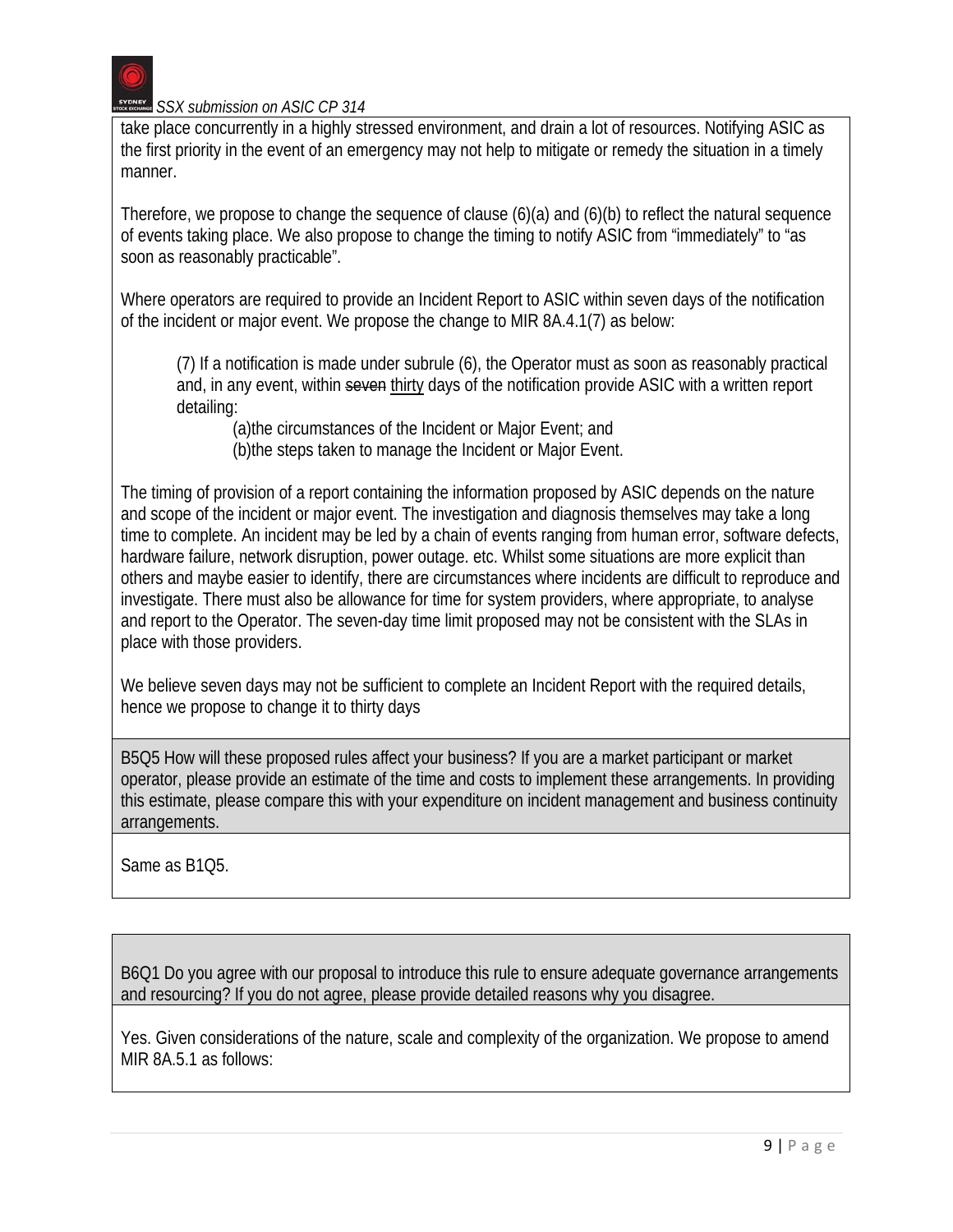(1) An Operator must have appropriate governance arrangements *which are appropriate to the nature, scale and complexity of the Operator's Critical Systems, Market Operations and Market Services,* and adequate financial, technological and human resources to comply with its obligations under this Chapter 8A.

B6Q2 How will these proposed rules affect your business? If you are a market participant or market operator, please provide an estimate of the time and costs to implement these arrangements. In providing this estimate, please compare this with your expenditure on governance arrangements.

Same as B1Q5.

B7Q1 Do you agree with our proposal to introduce this rule to ensure fair access to the market? If you do not agree, please provide detailed reasons why you disagree.

Yes.

B7Q2 How will this proposed rule affect your business? If you are a market operator, please provide an estimate of the time and costs to implement this fair access rule.

Same as B1Q5.

B8Q1 Do you agree with our proposal to introduce trading controls? If you do not agree, please provide detailed reasons why you disagree.

Yes, We agree that operators should have trading controls, however, are concerned with mandating an automated trading control.

We note that the MIRs define Automated Order Processing (AOP) to mean the process by which orders are registered in a Trading Participant's system and, if accepted for submission into a Trading Platform by the Trading Participant, submitted as corresponding Trading Messages without being keyed or rekeyed by a DTR.

We submit that different levels of automated control by a market Operator are appropriate depending upon whether the market adopts automated order processing or not. The risks between manual order entry markets and AOP markets are significant.

We agree that where a market accepts AOP, there should be a higher level of automated controls. However, automated controls may not be necessary or appropriate for a low volume non-AOP market

It is to our understanding that automated trading control is effective when market liquidity and trading frequency are significant. Mandating an automated solution may not be necessary nor effective for a small